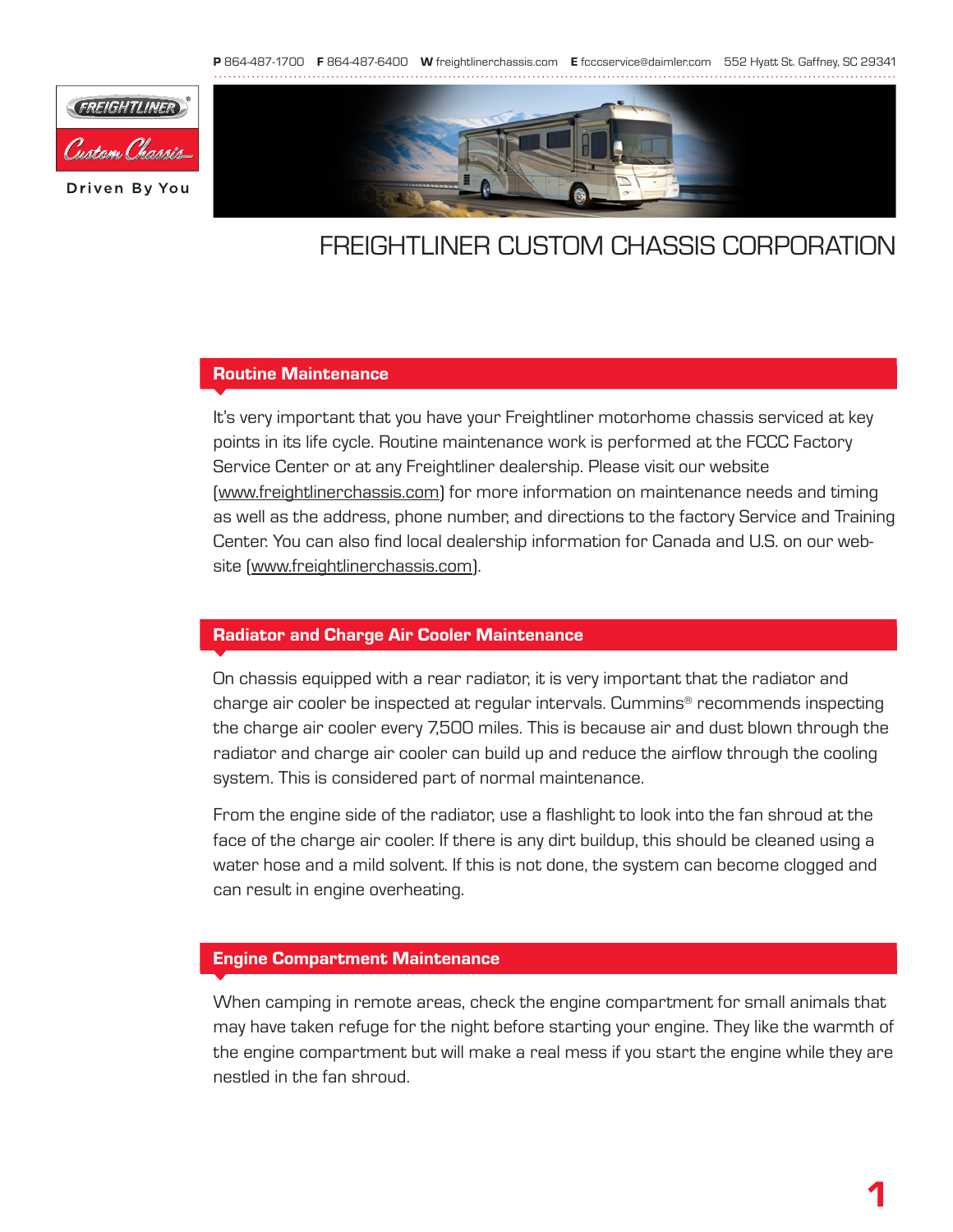|  |  | <b>Preparation for Storage Check List</b> |  |  |  |  |  |
|--|--|-------------------------------------------|--|--|--|--|--|
|  |  |                                           |  |  |  |  |  |

When storing your motorhome for an extended period of time (60 days or more), the following steps should be taken to give it maximum protection.

| $\overline{ }$ Fill fuel tank and add a high-quality fuel stabilizer to the fuel (never store with a |  |  |
|------------------------------------------------------------------------------------------------------|--|--|
| partially full tank of fuel).                                                                        |  |  |

 $\Box$  Change the engine oil and filter (used oil does not give adequate protection).

 $\Box$  Cooling system was originally protected with antifreeze to -34 degrees F. If colder temperatures are expected, adjust the mixture. If coolant has been in the vehicle for five years or 100,000 miles, flush the cooling system and fill with an appropriate mixture of antifreeze and softened water, and be sure that the coolant contains a rust inhibitor.

 $\Box$  If it has been more than 18 months or 24,000 miles since the transmission has been serviced, change the fluid and filter.

Service the fuel filters.

 $\Box$  Run the engine until fully warmed up.

 $\Box$  Operate the air conditioning.

 $\Box$  If possible, store the vehicle in a dry, well-ventilated area, protected from sunlight.

 $\Box$  Check tires for damage and set tire pressure to maximum as indicated on the sidewall of the tire. Clean the tires using the normal, mild soap that you would use to clean your RV.

 $\Box$  If possible, raise the vehicle onto safety stands. Do not store the vehicle on the hydraulic leveling jacks. Hydraulic jacks will "bleed" pressure over time, lowering the coach back onto the tires.

Cover tires to protect from heat and sunlight.

 $\Box$  If possible, release the parking brake.

**Remove and clean the battery. Always disconnect the negative**  $\left[\cdot\right]$  **cable first.** Store the battery in a cool, dry place and keep it charged.

 $\Box$  Lubricate all grease fittings on the chassis and drivetrain.

 $\Box$  Cover all engine and transmission openings with moisture-resistant tape.